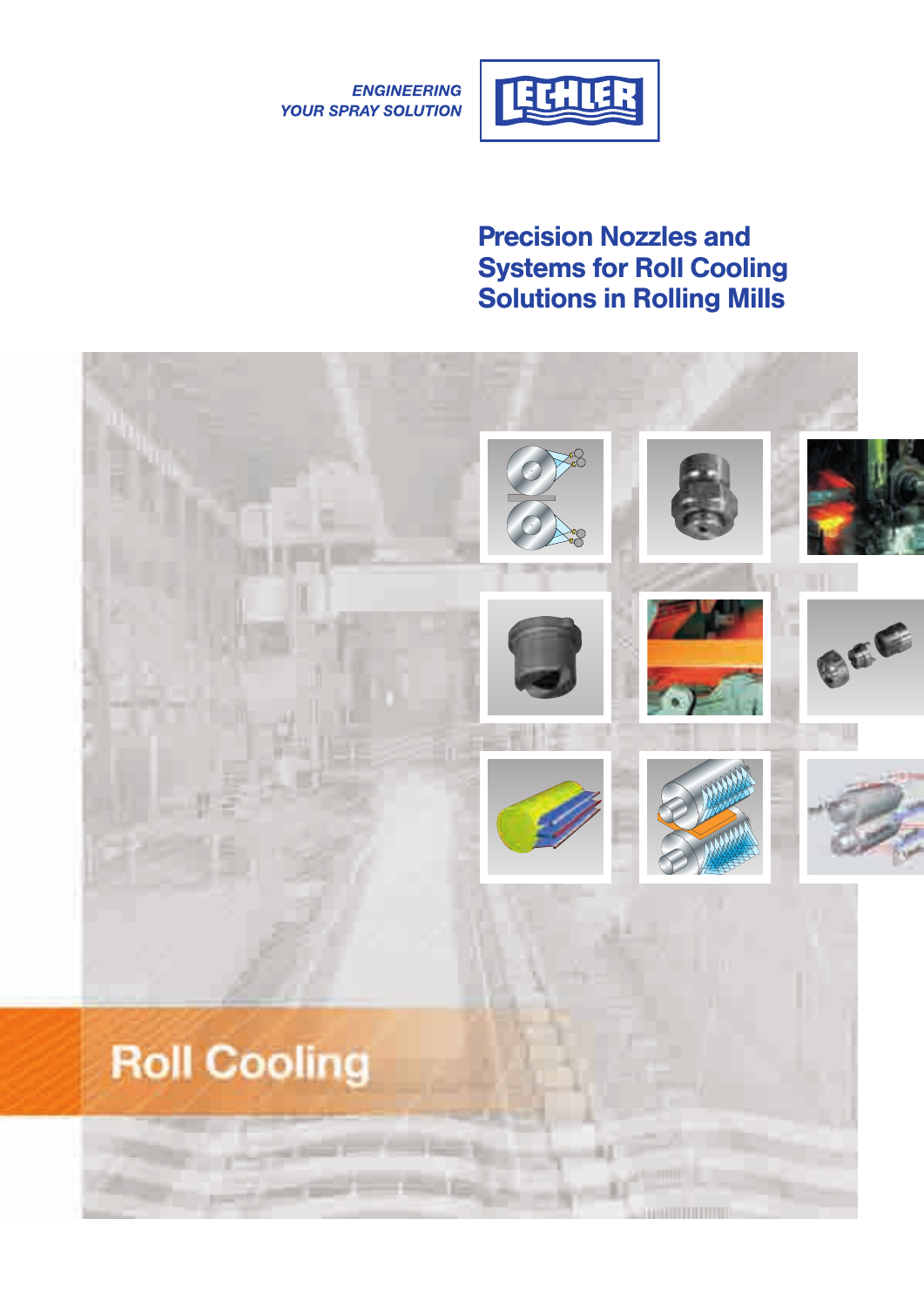## **C O M P E T E N C E I N T H E M E T A L L U R G I C A L I N D U S T R Y**

Lechler nozzles have been **setting standards in quality, performance and design for over 135 years.**

**A wide range of specially devel-**



**oped and proven nozzles of many different designs and in a range of materials is available for applications throughout the processes of metal smelting, refining, casting, rolling and processing. You can also select from over 20.000 other Lechler nozzles for a very wide range of other applications — with new ones being added to the range daily!**

#### **A dynamic market with high expectations**

Global steel production will increase dramatically in the years ahead. The globalisation of the steel industry is not yet complete.

Every year, new steel-making companies are being newly formed, with production plants on every continent. The trend is similar in the case of the aluminium industry and the producers of non-ferrous metals.

#### **The metallurgical industry places stringent demands on its suppliers**

Most metallurgical plant and machine builders are already organised and active globally. Process optimisations, along with new technologies, enable production capacities to be permanently increased and the product quality of the metals produced to be further improved.

Nozzles and nozzle systems play an important role here in all production stages. The following basic requirements must be met for a successful partnership:

**Great innovative strength** in order to realise new technologies.

. . . . . . . . . . . . . . . .

**High problem-solving competence** for ensuring plant availability.

**Global organisation** as a guarantee of customer proximity and worldwide service.

Lechler meets these requirements in full

#### **Wherever you are in the world, Lechler is close by and employs over 680 people**

With production facilities in Germany, the USA, England, Hungary, India and China, sales offices in France, Spain, the BENELUX countries, Sweden and Finland, and representatives in over 25 countries, Lechler has a global network of service stations. This guarantees technical support for plant operators, a supply of spare parts and ongoing training of maintenance staff throughout the world.



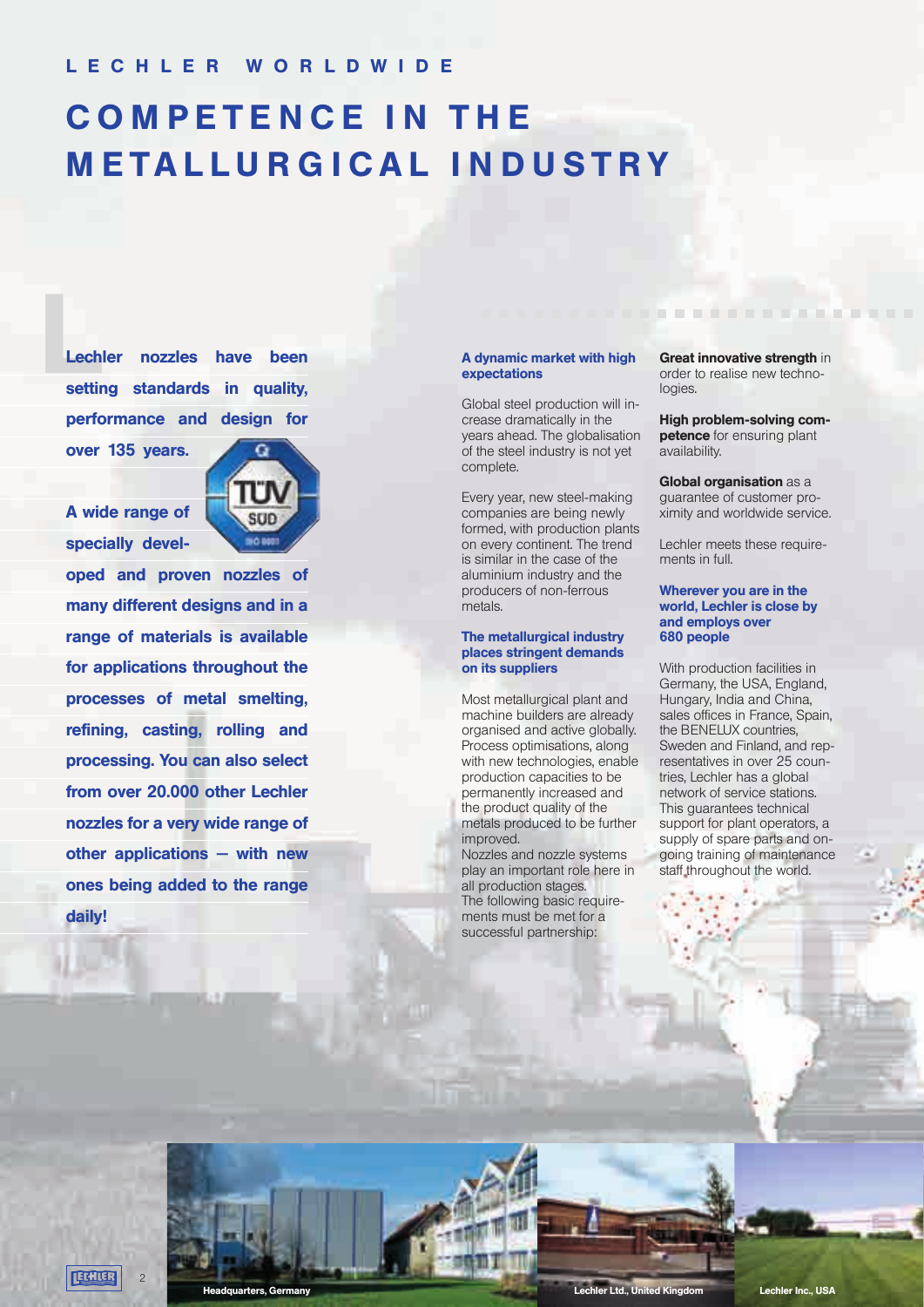## **FUNDAMENTALS IN ROLL COOLING**

In the process of rolling the most significant aspect is the generation of heat through friction and deformation in the roll bite.The most important aspects are:

- $\blacksquare$  Maintaining uniform, stable roll temperatures, circumferentially around the roll and transversely across the roll with
- $\blacksquare$  Creating optimum thermal crowns and minimum differential in temperature in the upper and lower work rolls with optimum heat extraction

Because of the current demands on mills to process much lighter exit gages from increased incoming hot strip thickness, much larger reductions are necessary on individual mill stands, such high reductions at a nominal width result in a larger area of contact with corresponding higher rolling force, friction and heat generation.

These high reduction schedules combined with the requirement to produce widening range of material cross-sections with a more diverse range of softer and harder materials also result in increasingly greater challenges in the control of roll temperature and the effective transfer / extraction of heat.

Establishing a uniform homogenous cooling across the rolling width with a uniform and acceptable thermal distribution (no gradients) is the ultimate goal as regards cooling and assures that the universal problem of post cooled shape after recoil is minimized. A well designed, cooling system in good operating condition will achieve several important objectives

- **Naximum heat extraction** at minimal coolant consumption
- $\blacksquare$  Symmetrical thermal profiles on the work rolls (minimum gradient in temperature)
- **n** Controlled thermal crowns
- **n** "Normal" steady state roll
- temperatures  $\blacksquare$  No differentials in the ther-
- mal conditions between the top and bottom work roll
- $\blacksquare$  Ensure that the roll bending system is kept within range by maintaining the appropriate thermal crown height and symmetry



Symetrical top and bottom roll cooling arrangements



Roll and coil transverse temperature gradients



Top and bottom spray header in line (parallel) to center lines of work rolls



**TECHLER** 3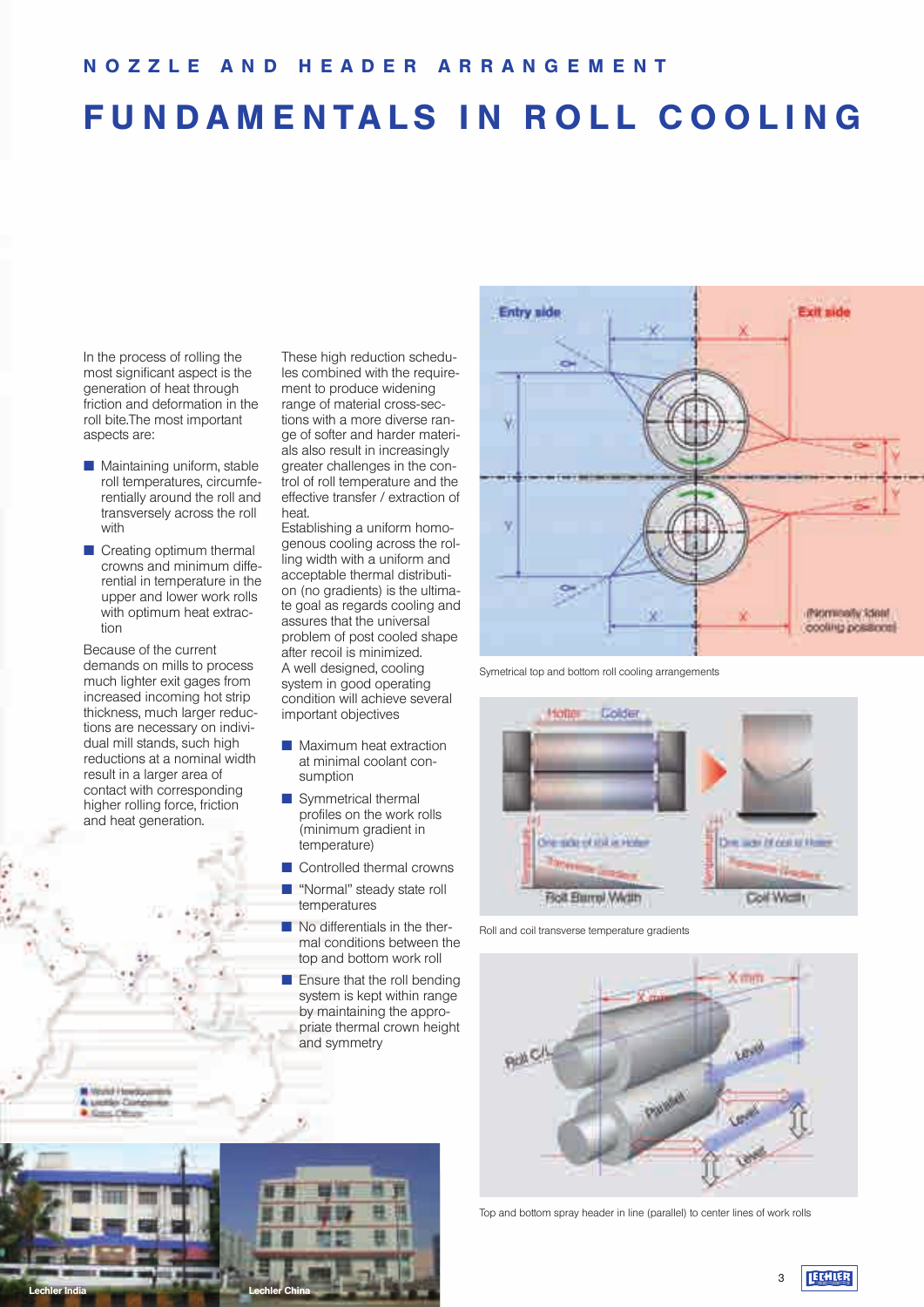# **THERMAL ROLL COOLING STUDIES**

Over the life span of a rolling mill the requirements in terms of product quality and the range of steel grades may change significantly. In particular the capability of the installed roll cooling systems needs to be investigated as one of the key technology area when it comes to process modifications aiming for a higher productivity.

Having engineered and installed more than 350 selective cooling systems in steel, aluminium and non-ferrous rolling mills and having revamped a large number of conventional roll cooling systems in hot and cold rolling mills Lechler has the competence and experience to also help you to optimize your roll cooling system performance.



Optimum strip flatness thanks to simulation of the nozzle arrangement

Where the capability of Lechler was limited to the investigation of the coolant volume distribution characteristic Lechler can now also simulate the **thermal cooling effect** of the existing work roll sprays with a computer model.



Roll cooling nozzle arrangement



Circumferential work roll temperature profile before (blue) and after (red) optimization

#### **Thermal roll cooling studies help to:**

- **n** Improve product quality
- **n** Increase mill speed and productivity
- **n** Experience of 350 Roll cooling systems installed
- **n** Optimized roll cooling headers and nozzles from one source

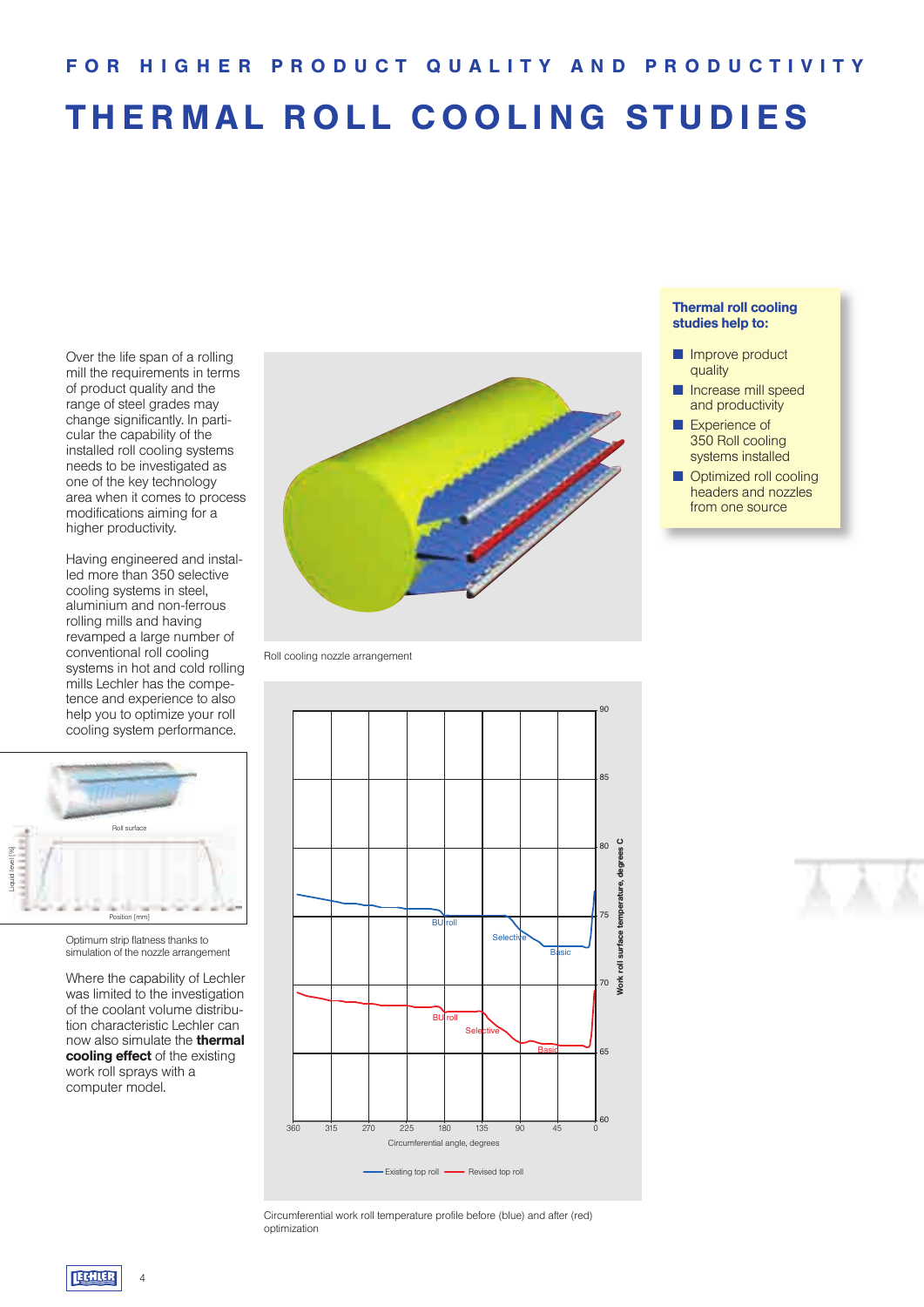### **OPTIMIZE YOUR PROCESS**

A roll cooling study is a systematic and structured approach and delivers a wide range of benefits by determining the improvements that can be obtained by an upgraded cooling system with improved operation and maintenance practices. The thoroughly documented final report, containing collected and analysed data and a proposal for future improvements through a system upgrade, forms a comprehensive and indispensable tool for decision making.

........................

A study also identifies problems and causes which were previously not recognised. The time, efforts and cost of such work is insignificant in comparison with the potential benefits of a properly executed study which results in an optimised roll cooling system and the subsequent improvements in product quality, productivity and reduced operation costs.

#### **Roll Cooling Study Phase 1**

A typical roll cooling study would be carried out in two phases:

In Phase 1 a site visit could be the start during which data would be collected.

#### **Benchmarking**

Also included in Phase 1 would be the benchmarking of the cooling effect of the existing header and nozzle arrangement. Based on the cooling effect and the heat input data the top and bottom work roll temperature can be calculated. Spray cooling asymmetries and any other problematic areas would be highlighted in the final report f phase 1. Speed and work roll diameter differences are being considered.

#### **Roll Cooling Study Phase 2**

There can be a number of reasons for conducting a study. The most common are:

- $\blacksquare$  Identify strip shape defects and to eliminate them
- $\blacksquare$  Extend work roll life time
- **n** Increase rolling speed and productivity
- $\blacksquare$  Improve maintenance friendliness and reduce costs
- **n** Optimize coolant flow and hence save energy and coolant treatment costs
- $\blacksquare$  Change of product formats and steel grades (product mix)

#### **Objectives**

In most cases it is a combination of all six reasons that determines the objectives for a revamp of the roll cooling system. It is important that these objectives are clearly defined so as to provide the study with a clear focus when preparing the final study report.

Based on the result of the benchmarking and the objectives the required cooling effect and the new heat input into the work rolls would be calculated. With these as an input a recommendation for an optimized nozzle and header arrangement would be worked out for every stand.

#### **Mill Types**

Roll cooling studies can be performed for the following flat rolling mills:

- $\blacksquare$  Steel hot strip mills
- $\blacksquare$  Tandem steel cold rolling mills
- $\blacksquare$  Reversing steel cold rolling mills
- $\blacksquare$  Steel plate rolling mills
- $\blacksquare$  Every type of aluminum hot. cold and foil rolling mill
- $\blacksquare$  Every type of NF-rolling mill (copper, brass etc.)

#### **Lechler scope of supply**

#### **Phase 1 - Existing**

- $\blacksquare$  Performance of the entire site survey including the roll temperature measurements
- $\blacksquare$  Presentation of the final report of Phase 1 (benchmarking)

#### **Phase 2 - Optimization**

- $\blacksquare$  Calculation of the newly set cooling parameters which includes total coolant flow rates and pressures
- Complete basic and detailed engineering for new nozzle and header arrangement
- $\blacksquare$  Manufacturing and supply of the new set of nozzles and accessories
- $\blacksquare$  Fabrication and supply of the new set of roll cooling headers



Optimized spray header designed and fabricated by Lechler

**Please contact Lechler for a first discussion regarding the optimization of your roll cooling system.**

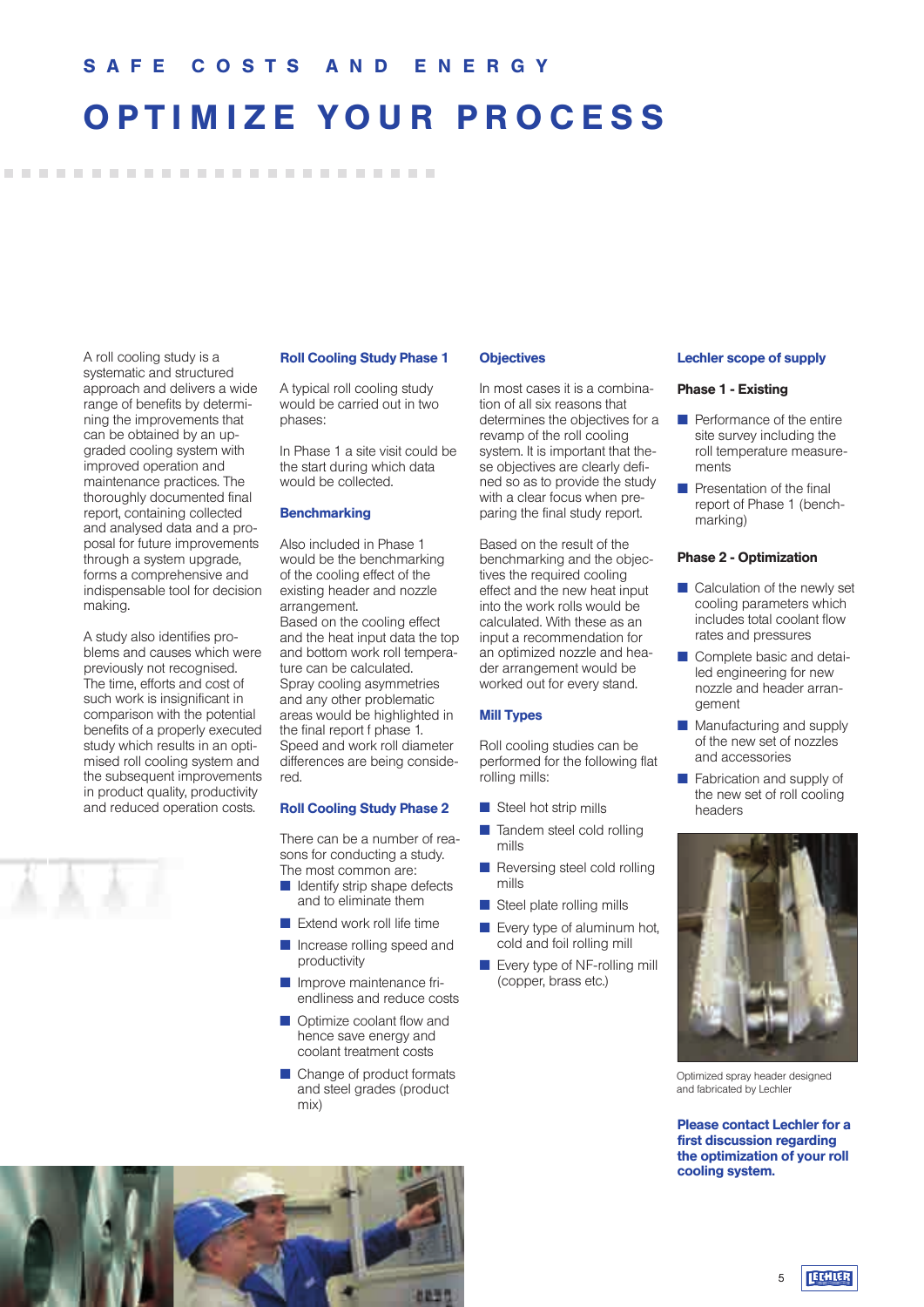### **6 E S E R I E S**

## **ROLL COOLING FLAT JET NOZZLE**



The correct alignment of the roll cooling nozzles on the spray header is essential for optimal roll cooling. Flat jets are the preferred spray pattern for roll cooling, therefore only a self aligning nozzle design provides the operation safety required in a modern rolling mill.

All flat jet nozzles of the Lechler series 6E4 and 6E5 come with an automatic self aligning feature which ensures that every nozzle will always be installed under the correct spray offset angle towards the roll center line.

mediate nozzle plate obsolete resulting in significant cost savings. Another positive aspect is the reduction of the overall weight and outer dimensions of box type headers. The correct offset angle is machined directly into the header front plate and does not depend on the nozzle tip. The two keys on the nozzle tip are always in line with the flat jet spray axis.





No welding nipple is required for the 6E nozzle series because the tip geometry can be machined directly into a front plate of a box type spray header. A hollow nozzle nut holds the nozzle tip in place. This simple but innovative design does make all the welding nipples and the inter-

This prevents wrong fabrication caused by design mistakes.

The nozzle tip seals metallically against the bottom of the header plate machined surface.

The Spray has a parabolic liquid distribution which is ideal for a multi nozzle header arrangement



Example of conventional box type header Example of new box type header with 6E series nozzle

- **n** Parabolic liquid **distribution**
- Automatic nozzle alignment
- $\blacksquare$  High operation safety
- No welding nipples required
- $\blacksquare$  Simplifies the design of boxtype headers because:
	- No welding nipples required
	- Reduces header weight
	- Reduces outer header dimension
	- Reduces header costs significantly

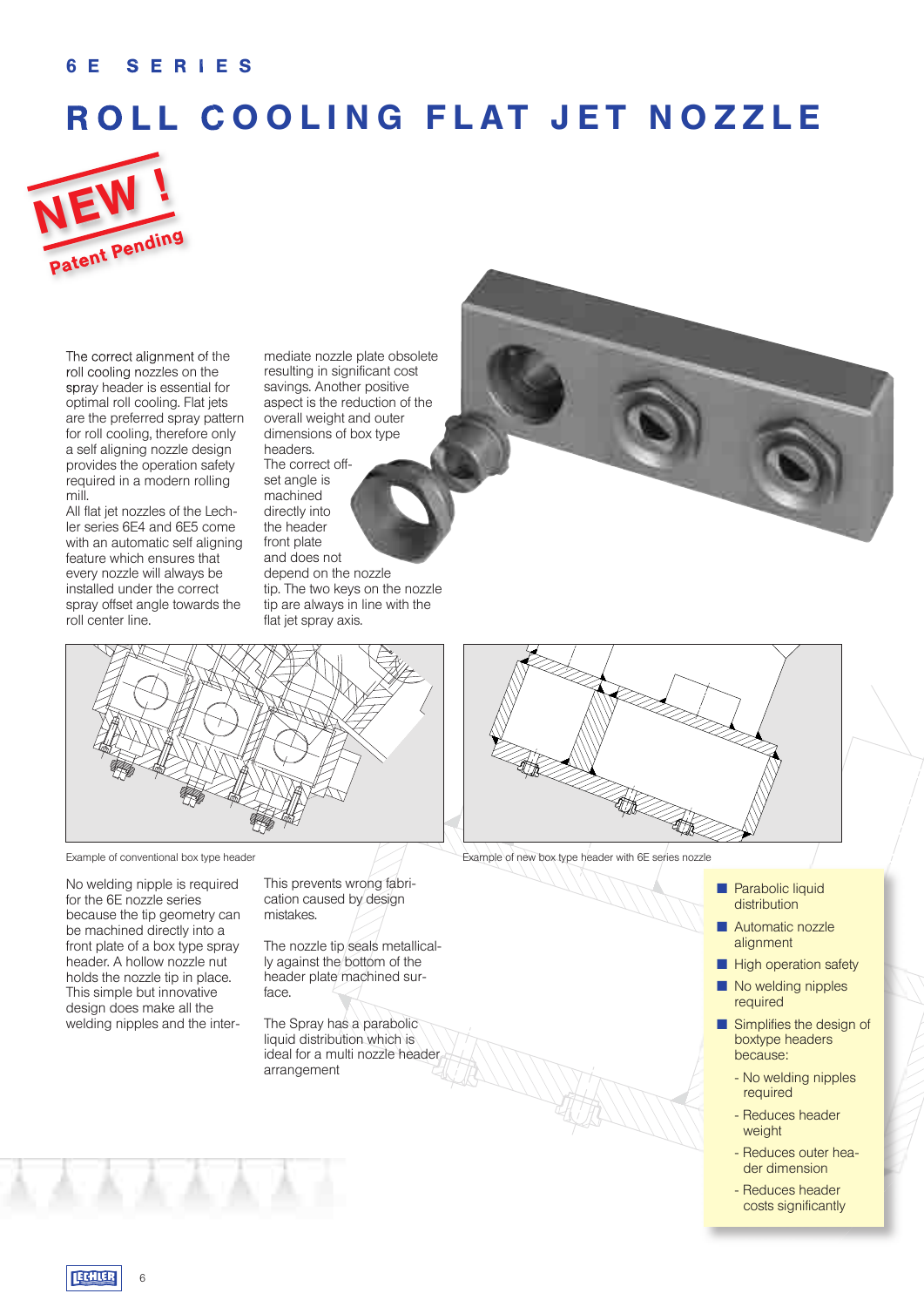

Nozzle series 6E4/6E5 Weight: 28 g



Weight: 41 g

Ordering-no. **06E.490.1Y**

Blind tip for pressure testing





| Spray width [B] at p=3 bar |        |                  |
|----------------------------|--------|------------------|
| н                          | н      | н                |
| B                          | 250 mm | $500 \text{ mm}$ |
| 6F4.721 - 6F4.921          | 100    | 200              |
| 6F4.941 - 6F5.201          | 115    | 210              |
| 6F4 722 - 6F4 962          | 150    | 300              |
| 6F4.982 - 6F5.202          | 160    | 310              |
| 6F4.723 - 6F4.963          | 220    | 440              |
| 6F4 983 - 6F5 203          | 250    | 490              |
| 6F4.724 - 6F4.964          | 330    | 630              |
| 6E5.984 - 6E5.204          | 340    | 640              |



#### **Hollow-core screw**

Ordering-no. **06E. 400. 11** (AISI 430 F) **06E. 400. 17** (316 SS) **06E. 400. 30** (brass)

Material AISI 430 F: Non austenitic stainless steel

|              |                               | Ordering no. |                   |                 |              | E.           |       |       |        | V [I/min] |        |        |        |        |
|--------------|-------------------------------|--------------|-------------------|-----------------|--------------|--------------|-------|-------|--------|-----------|--------|--------|--------|--------|
|              | <b>Type</b>                   |              |                   |                 | Mat. no.     | ø<br>[mm]    |       |       |        | p [bar]   |        |        |        |        |
|              |                               |              |                   | 17              | 30           |              |       |       |        |           |        |        |        |        |
|              |                               |              |                   | SS              |              |              |       |       |        | 40*       |        |        |        |        |
| <b>∢</b> 20° | $\triangleleft$ 30 $^{\circ}$ | <b>∢</b> 45° | $\sqrt{60^\circ}$ | $\frac{6}{316}$ | <b>Brass</b> |              | 0,5   | 1,0   | 2,0    | psi       | 3,0    | 5,0    | 7,0    | 10,0   |
| 6E4.721      | 6E4.722                       | 6E4.723      | 6E4.724           | $\circ$         | $\circ$      | $2,1 - 2,5$  | 3,15  | 4.45  | 6.30   | 1,95      | 7,72   | 9,96   | 11,79  | 14,09  |
| 6E4.761      | 6E4.762                       | 6E4.763      | 6E4.764           | $\circ$         | $\circ$      | $2,3 - 2,8$  | 4.00  | 5.66  | 8,00   | 2,48      | 9,80   | 12,65  | 14,97  | 17,89  |
| 6E4.801      | 6E4.802                       | 6E4.803      | 6E4.804           | $\circ$         | $\circ$      | $2,6 - 3,2$  | 5,00  | 7.07  | 10,00  | 3,10      | 12,25  | 15,81  | 18,71  | 22,36  |
| 6E4.841      | 6E4.842                       | 6E4.843      | 6E4.844           | $\circ$         | $\circ$      | $3,0 - 3,6$  | 6,25  | 8.84  | 12,50  | 3,88      | 15,31  | 19,67  | 23,39  | 27,95  |
| 6E4.881      | 6E4.882                       | 6E4.883      | 6E4.884           | $\circ$         | $\Omega$     | $3,4 - 4,0$  | 8,00  | 11,31 | 16.00  | 4,96      | 19,60  | 25,30  | 29,93  | 35,78  |
| 6E4.921      | 6E4.922                       | 6E4.923      | 6E4.924           | $\Omega$        | $\Omega$     | $4,1 - 4,4$  | 10,00 | 14,14 | 20,00  | 6,20      | 24,49  | 31,62  | 37,42  | 44,72  |
| 6E4.941      | 6E4.942                       | 6E4.943      | 6E4.944           | $\circ$         | $\circ$      | $4,6 - 5,0$  | 11,20 | 15.84 | 22,40  | 6,94      | 27,44  | 35,42  | 41,91  | 50,09  |
| 6E4.961      | 6E4.962                       | 6E4.963      | 6E4.964           | $\Omega$        | $\Omega$     | $4,2 - 5,3$  | 12,50 | 17.68 | 25,00  | 7,75      | 30,62  | 39,53  | 46,77  | 55,90  |
| 6E4.981      | 6E4.982                       | 6E4.983      | 6E4.984           | $\circ$         | $\circ$      | $4,2 - 5,1$  | 14,00 | 19,80 | 28,00  | 8,68      | 34,29  | 44,27  | 52,38  | 62,61  |
| 6E5.001      | 6E5.002                       | 6E5.003      | 6E5.004           | $\Omega$        | $\Omega$     | $4,8 - 5,6$  | 15,75 | 22,27 | 31,50  | 9,76      | 38,57  | 49,80  | 58,92  | 70,43  |
| 6E5.011      | 6E5.012                       | 6E5.013      | 6E5.014           | $\circ$         | $\circ$      | $4.9 - 5.8$  | 16,75 | 23,69 | 33,50  | 10,40     | 41,03  | 52,97  | 62,67  | 74,91  |
| 6E5.041      | 6E5.042                       | 6E5.043      | 6E5.044           | $\circ$         | $\circ$      | $5,5 - 6,6$  | 20,00 | 28,28 | 40,00  | 12,41     | 48,99  | 63,25  | 74,83  | 89,44  |
| 6E5.061      | 6E5.062                       | 6E5.063      | 6E5.064           | $\circ$         | $\Omega$     | $5,8 - 6,7$  | 22,50 | 31,84 | 45,00  | 13,96     | 55,15  | 71,20  | 84,24  | 100,69 |
| 6E5.081      | 6E5.082                       | 6E5.083      | 6E5.084           | $\circ$         | $\Omega$     | $6,6 - 7,4$  | 25,00 | 35,36 | 50,00  | 15,50     | 61,24  | 79,06  | 93,54  | 111,80 |
| 6E5.121      | 6E5.122                       | 6E5.123      | 6E5.124           | $\circ$         | $\Omega$     | $7,4 - 8,3$  | 31.50 | 44.55 | 63.00  | 19,56     | 77,16  | 99.61  | 117,86 | 140,87 |
| 6E5.161      | 6E5.162                       | 6E5.163      | 6E5.164           | $\circ$         | $\circ$      | $8,3 - 8,4$  | 40,00 | 56,57 | 80,00  | 24,80     | 97,99  | 126,50 | 149,68 | 178,90 |
| 6E5.181      | 6E5.182                       | 6E5.183      | 6E5.184           | $\circ$         | $\circ$      | $8,9 - 10,3$ | 28.50 | 63.64 | 90.00  | 27,90     | 110,23 | 142,30 | 168,37 | 201,24 |
| 6E5.201      | 6E5.202                       | 6E5.203      | 6E5.204           | $\Omega$        | $\Omega$     | $9,6 - 10,5$ | 50,00 | 70,71 | 100,00 | 31,04     | 127,47 | 158,11 | 187.08 | 223,61 |

E = Narrowest free cross section. \* US gal/min. Subject to technical modifications.

| <b>Example</b>               | <b>Type</b> |  | $+$ Material-no. $=$ Ordering no. |
|------------------------------|-------------|--|-----------------------------------|
| for Ordering: $6E4.721 + 17$ |             |  | $= 6E4.721.17$                    |

**Conversional formula for the above series:**

$$
\dot{V}_2 = \dot{V}_1 \star \sqrt{\frac{p_2}{p_1}}
$$

**ELHIER** 7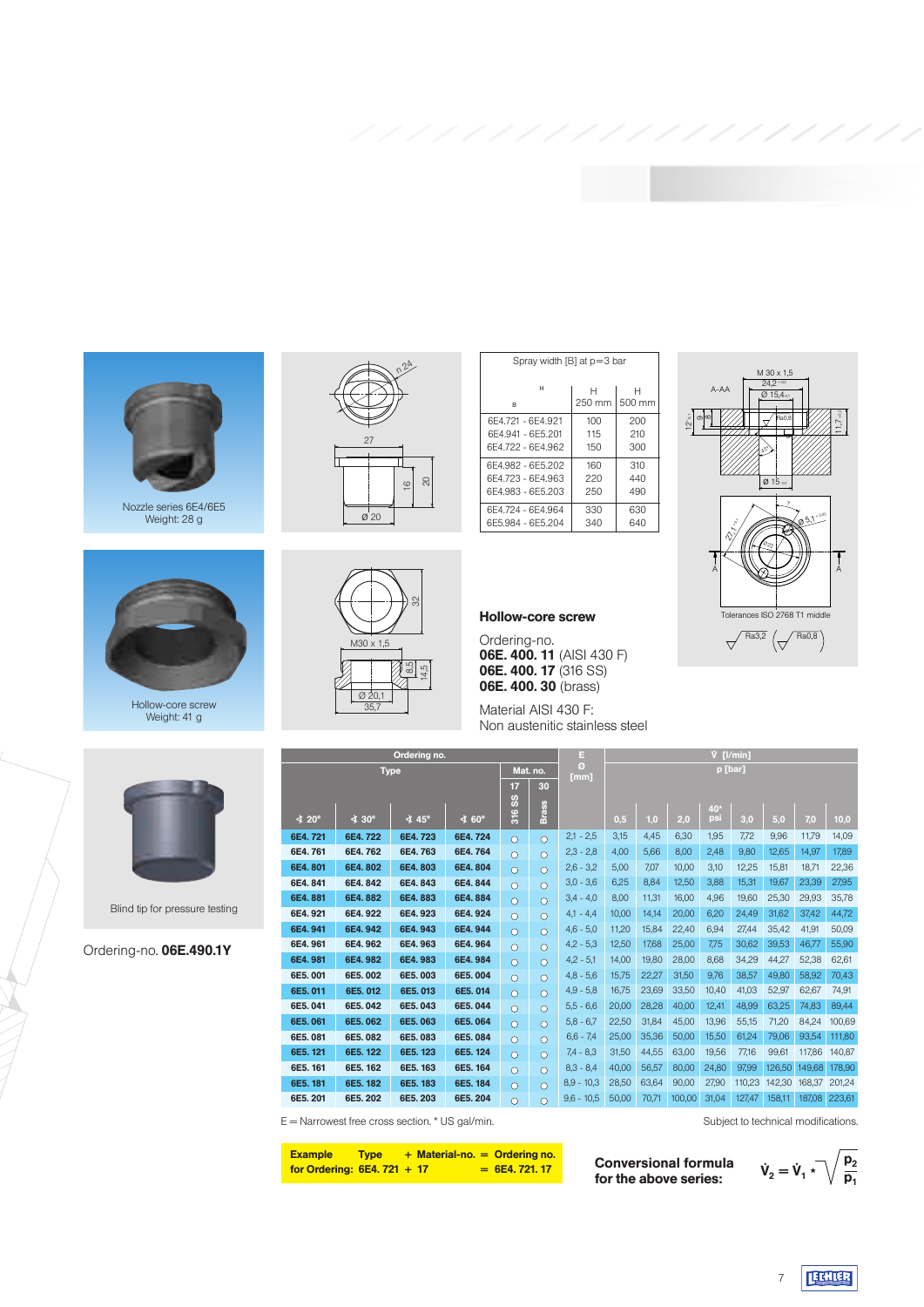### **6 F S E R I E S**

### **ROLL COOLING FLAT JET NOZZLE**



The correct alignment of the roll cooling nozzles on the spray header is essential for optimal roll cooling. Flat jets are the preferred spray pattern for roll cooling, therefore only a self aligning nozzle design provides the operation safety required in a modern rolling mill.

All flat jet nozzles of the Lechler series 6F4 and 6F5 come with an automatic self aligning feature which ensures that every nozzle will always be installed under the correct spray offset angle towards the roll center line. The nozzle tip has two locating lugs for self

Unlike the dove tail assemblies the tip is put in in axial direction of the welding nipple. Safe and one-handed nozzle tip mounting is guaranteed because thread engagement does not take place before the two location lugs

have been correctly positioned on the opposite nipple side. The 6F nozzle series is available with a wide variety of standard offset angles which simplifies spray header fabri-



alignment and seals metallically with a circular surface against the welding nipple when the nut is tightened. No torque is applied on the lugs themselve preventing mechanical damage due to over tightening of the nut. The 6F nozzle series are ideal for mounting when space is limited.

cation significantly. It also helps to prevent wrong fabrication of headers.

The spray has a parabolic liquid distribution which is ideal for a multi nozzle header arrangement

- 
- **n** Parabolic liquid distribution
- Automatic nozzle alignment
- **High operation safety**
- Secure one-handed axial mounting
- Mechanical damage prevented
- **N** Variety of standard offset angles
- Design and fabrication errors prevented

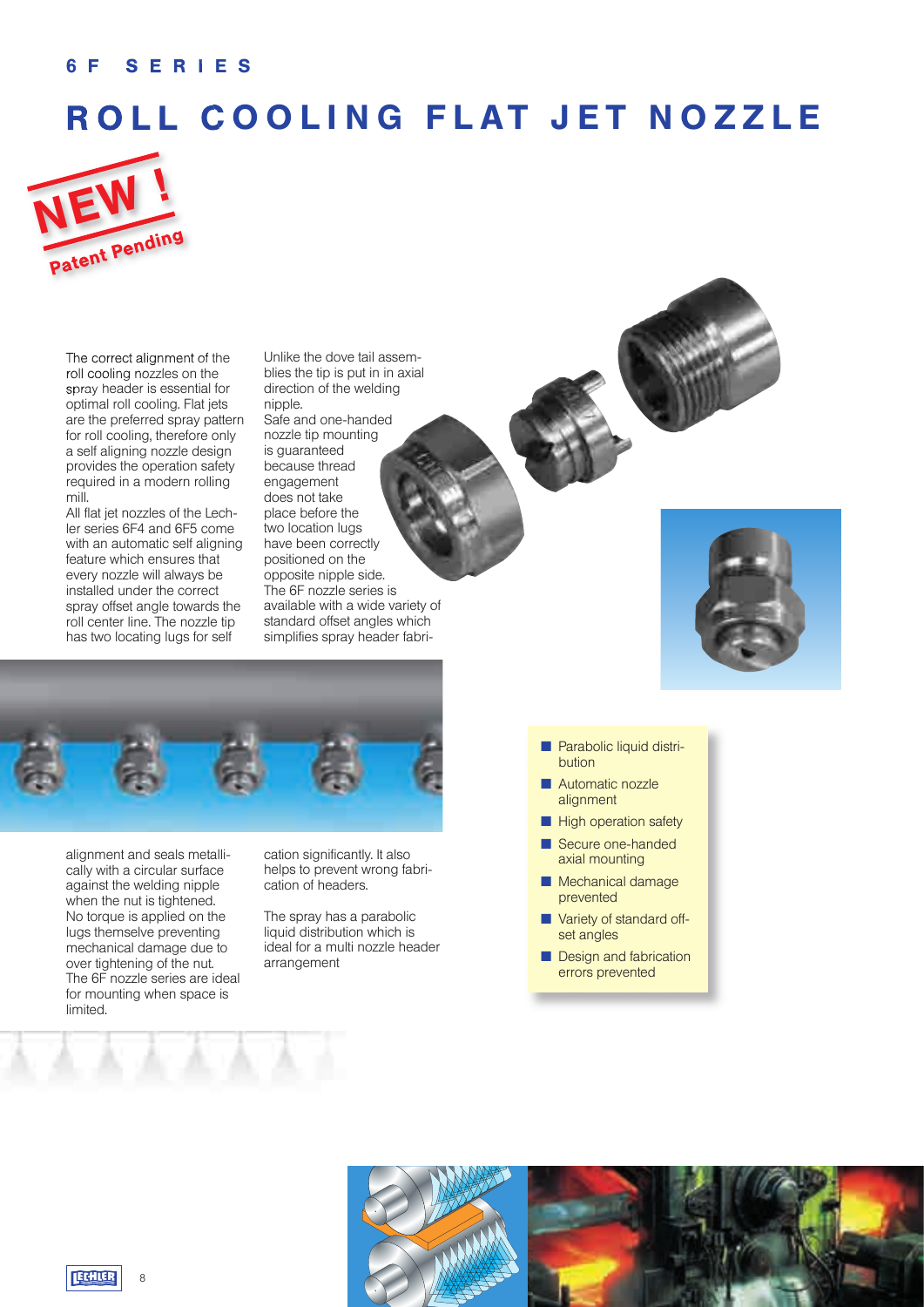

Nozzle series 6F4/6F5 Weight: 38 g



Alignment tip for welding alignment and pressure testing

Ordering-no. **06F.490.1Y**





**Technical data and ordering data for accessories see page 13.**

60° **60**

|          | Spray width [B] at p=3 bar             |             |                  |
|----------|----------------------------------------|-------------|------------------|
| 724      | н<br>B                                 | н<br>250 mm | 500 <sub>m</sub> |
|          | 6F4.721 - 6F4.921                      | 100         | 200              |
| 4        | 6F4.941 - 6F5.201<br>6F4.722 - 6F4.962 | 115<br>150  | 210<br>300       |
| $\infty$ | 6F4.982 - 6F5.202<br>6F4.723 - 6F4.963 | 160<br>220  | 310<br>440       |
| Ø 20     | 6F4.983 - 6F5.203                      | 250         | 490              |
|          | 6F4.724 - 6F4.964                      | 330         | 630              |
|          | 6F5.984 - 6F5.204                      | 340         | 640              |

 $\varnothing$ 

|              |               | Orderin no. |                     |                   |              |                                                | Ε               |       |       |         | V [I/min] |        |        |               |        |
|--------------|---------------|-------------|---------------------|-------------------|--------------|------------------------------------------------|-----------------|-------|-------|---------|-----------|--------|--------|---------------|--------|
|              | <b>Type</b>   |             |                     |                   | Mat. no.     |                                                | Ø<br>[mm        |       |       | p [bar] |           |        |        |               |        |
|              |               |             |                     | 17                | 30           | M                                              |                 |       |       |         |           |        |        |               |        |
|              |               |             |                     | 316 <sub>SS</sub> |              |                                                |                 | 0,5   | 1,0   | 2,0     | 40*       | 3,0    | 5,0    | 7,0           | 10,0   |
| <b>∢</b> 20° | $\dot{4}$ 30° | ∢ 45°       | $\triangleleft$ 60° |                   | <b>Brass</b> | Offset<br>angle                                |                 |       |       |         | psi       |        |        |               |        |
| 6F4.721      | 6F4.722       | 6F4.723     | 6F4.724             | $\circ$           | $\circ$      |                                                | 2,5<br>2.1<br>٠ | 3,15  | 4.45  | 6.30    | 1,95      | 7.72   | 9.96   | 11.79         | 14.09  |
| 6F4.761      | 6F4.762       | 6F4.763     | 6F4.764             | $\circ$           | $\circ$      |                                                | $2,3 - 2,8$     | 4,00  | 5.66  | 8.00    | 2,48      | 9.80   | 12,65  | 14,97         | 17,89  |
| 6F4.801      | 6F4.802       | 6F4.803     | 6F4.804             | $\circ$           | $\circ$      |                                                | $2,6 - 3,2$     | 5,00  | 7.07  | 10,00   | 3,10      | 12,25  | 15.81  | 18.71         | 22,36  |
| 6F4.841      | 6F4.842       | 6F4.843     | 6F4.844             | $\circ$           | $\circ$      | Code for offset angle see separate table below | $3,0 - 3,6$     | 6,25  | 8.84  | 12,50   | 3,88      | 15,31  | 19,67  | 23,39         | 27,95  |
| 6F4.881      | 6F4.882       | 6F4.883     | 6F4.884             | $\circ$           | $\circ$      |                                                | $3,4 - 4,0$     | 8.00  | 11,31 | 16,00   | 4,96      | 19.60  | 25.30  | 29,93         | 35,78  |
| 6F4.921      | 6F4.922       | 6F4.923     | 6F4.924             | $\circ$           | $\circ$      |                                                | $4,1 - 4,4$     | 10,00 | 14,14 | 20,00   | 6,20      | 24,49  | 31,62  | 37,42         | 44,72  |
| 6F4.941      | 6F4.942       | 6F4.943     | 6F4.944             | $\circ$           | $\circ$      |                                                | $4,6 - 5,0$     | 11,20 | 15,84 | 22,40   | 6,94      | 27.44  | 35,42  | 41,91         | 50,09  |
| 6F4.961      | 6F4.962       | 6F4.963     | 6F4.964             | $\circ$           | $\circ$      |                                                | $4,2 - 5,3$     | 12,50 | 17,68 | 25,00   | 7,75      | 30,62  | 39,53  | 46,77         | 55,90  |
| 6F4.981      | 6F4.982       | 6F4.983     | 6F4.984             | $\Omega$          | $\circ$      |                                                | $4,2 - 5,1$     | 14,00 | 19,80 | 28,00   | 8.68      | 34,29  | 44,27  | 52,38         | 62,61  |
| 6F5.001      | 6F5.002       | 6F5.003     | 6F5.004             | $\circ$           | $\circ$      |                                                | $4,8 - 5,6$     | 15,75 | 22,27 | 31,50   | 9,76      | 38,57  | 49,80  | 58,92         | 70,43  |
| 6F5.011      | 6F5.012       | 6F5.013     | 6F5.014             | $\circ$           | $\circ$      |                                                | $4.9 - 5.8$     | 16,75 | 23,69 | 33,50   | 10,40     | 41,03  | 52,97  | 62,67         | 74,91  |
| 6F5.041      | 6F5.042       | 6F5.043     | 6F5.044             | $\circ$           | $\circ$      |                                                | $5,5 - 6,6$     | 20,00 | 28,28 | 40,00   | 12,41     | 48,99  | 63.25  | 74.83         | 89,44  |
| 6F5.061      | 6F5.062       | 6F5.063     | 6F5.064             | $\circ$           | $\circ$      |                                                | $5.8 - 6.7$     | 22,50 | 31,84 | 45,00   | 13,96     | 55,15  | 71,20  | 84,24         | 100,69 |
| 6F5.081      | 6F5.082       | 6F5.083     | 6F5.084             | $\Omega$          | $\circ$      |                                                | $6,6 - 7,4$     | 25,00 | 35,36 | 50,00   | 15,50     | 61,24  | 79.06  | 93.54         | 111,80 |
| 6F5.121      | 6F5.122       | 6F5.123     | 6F5.124             | $\Omega$          | $\circ$      |                                                | $7,4 - 8,3$     | 31,50 | 44,55 | 63,00   | 19,56     | 77,16  | 99.61  | 117,86        | 140,87 |
| 6F5.161      | 6F5.162       | 6F5.163     | 6F5.164             | $\circ$           | $\circ$      |                                                | $8,3 - 8,4$     | 40,00 | 56,57 | 80,00   | 24,80     | 97,99  | 126.50 | 149.68        | 178,90 |
| 6F5.181      | 6F5.182       | 6F5.183     | 6F5.184             | $\circ$           | $\circ$      |                                                | 8.9<br>$-10.3$  | 28,50 | 63,64 | 90,00   | 27,90     | 110.23 | 142.30 | 168,37 201,24 |        |
| 6F5.201      | 6F5.202       | 6F5.203     | 6F5.204             | $\circ$           | $\circ$      |                                                | $9,6 - 10,5$    | 50,00 | 70,71 | 100,00  | 31,04     | 127,47 | 158.11 | 187,08        | 223,61 |

Spray width [B] at p=3 bar

H 500 mm

E = Narrowest free cross section. \* US gal/min Subject to technical modifications<br> **Accessories** 

| <b>Example</b>               | <b>Type</b> |  | $+$ Material-no. $+$ Offset angle $=$ Ordering no. |                   |
|------------------------------|-------------|--|----------------------------------------------------|-------------------|
| for Ordering: $6F4.721 + 17$ |             |  | $+ 15$                                             | $= 6F4.721.17.15$ |

**Ordering code for offset angle Offset angle**  $\gamma$  **Ordering code N** 15° **15** 20° **20** 25° **25** 30° **30** 35° **35** 40° **40** 45° **45** 50° **50** 70° **70**

$$
\overbrace{\qquad \qquad }^{r^2 \text{ odd}} \qquad
$$

Offset angles see table

#### **Conversional formula for the above series:**

$$
\dot{V}_2=\dot{V}_1*\sqrt{\frac{p_2}{p_1}}
$$



Removal tool Ordering no. **06S. 491. 1C**

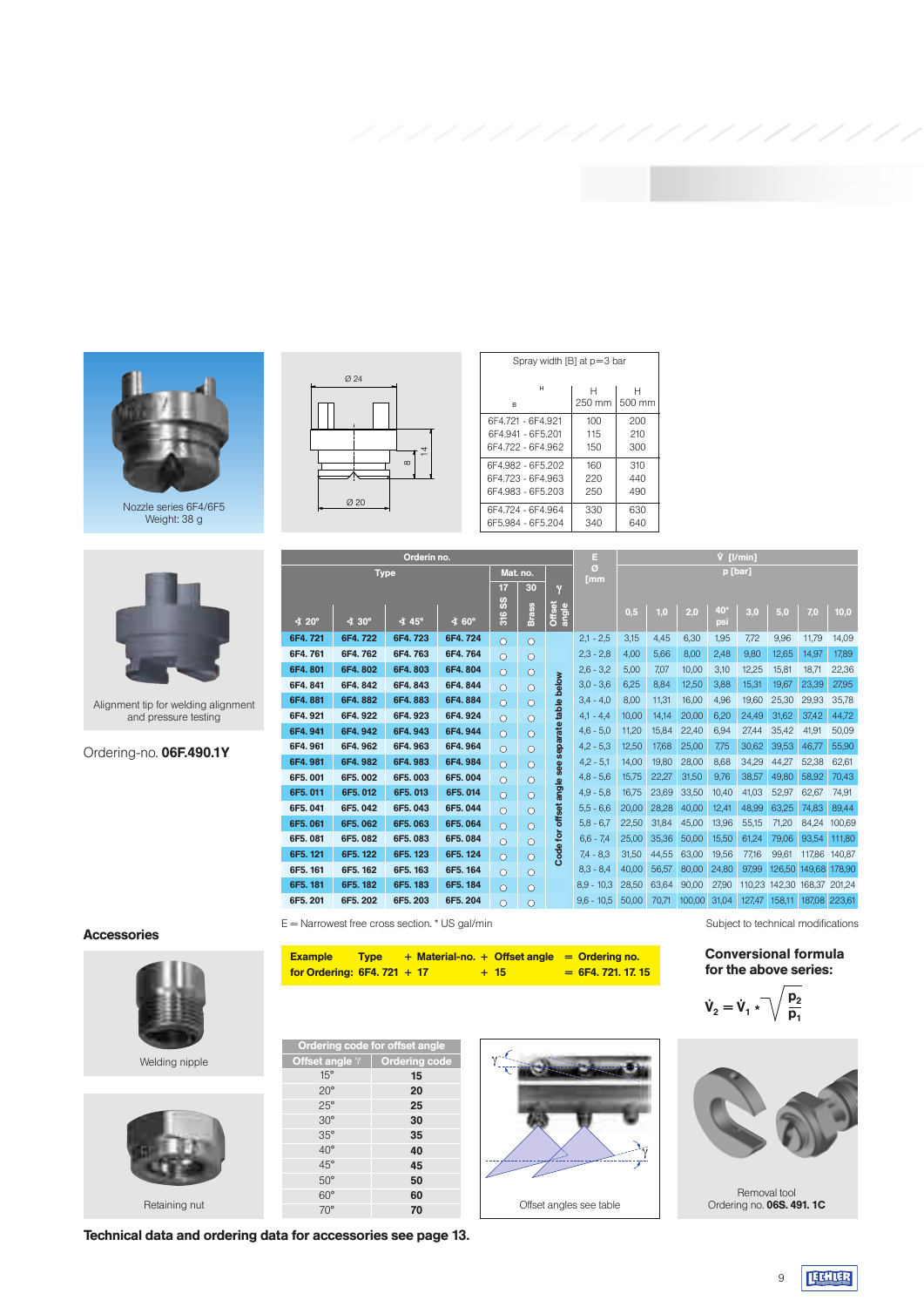### **S E R I E S 6 6 0**

### **FLAT FAN DOVETAIL NOZZLES**

**The 660 series nozzles come with the conventional, automatic self aligning dovetail connection which ensures that every nozzle will always be installed under the correct spray offset angle towards the roll center line.** 

The small tip dimensions make this nozzle series ideal for roll cooling and strip cooling headers when space is limited especially in small rolling mills for non ferrous metals.

All tips have an automatically built in 5° offset angle if the welding nipple is welded in line with the centre line of the spray header. Any other offset angle has to be compensated for by welding the nipple under a different angle (minus the 5° inbuilt offset angle).

The spray has a parabolic liquid distribution which is ideal for a multi nozzle header arrangement.





| Spray width [B] at p=3 bar |             |             |
|----------------------------|-------------|-------------|
| н<br>B                     | н<br>250 mm | н<br>500 mm |
| 600.301 - 331              | 70          | 125         |
| 600. 361 - 761             | 90          | 175         |
| 600, 801 - 881             | 100         | 200         |
| 600.302 - 332              | 110         | 210         |
| 600.362 - 402              | 135         | 260         |
| 600.442 - 882              | 150         | 300         |
| 660, 303 - 333             | 175         | 350         |
| 660, 363 - 403             | 200         | 400         |
| 660, 443 - 923             | 220         | 440         |
| 660, 304 - 334             | 250         | 470         |
| 660, 364 - 404             | 315         | 600         |
| 660, 444 - 924             | 330         | 630         |

|              |                               | Ordering no. |                     |                |          |              | E             | $V$ [ $V$ min] |       |       |            |       |       |       |       |
|--------------|-------------------------------|--------------|---------------------|----------------|----------|--------------|---------------|----------------|-------|-------|------------|-------|-------|-------|-------|
|              | <b>Type</b>                   |              |                     |                | Mat. no. |              | Ø<br>[mm]     |                |       |       | p [bar]    |       |       |       |       |
|              |                               |              |                     | 16             | 17       | 30           |               |                |       |       |            |       |       |       |       |
|              |                               |              |                     | SS             | SS       |              |               |                |       |       | 40*        |       |       |       |       |
| <b>∢</b> 20° | $\triangleleft$ 30 $^{\circ}$ | <b>∢</b> 45° | $\triangleleft$ 60° | $\frac{30}{3}$ | 316      | <b>Brass</b> |               | 0,5            | 1,0   | 2,0   | <b>TOS</b> | 3,0   | 5,0   | 7,0   | 10,0  |
| 660.301      | 660.302                       | 660.303      | 660.304             | $\circ$        | ٠        | $\Omega$     | $0.4 - 0.6$   | 0.16           | 0.23  | 0.32  | 0.10       | 0.39  | 0.50  | 0.59  | 0.71  |
| 660.331      | 660.332                       | 660.333      | 660.334             | $\circ$        | ٠        | $\Omega$     | $0.5 - 0.7$   | 0.22           | 0.32  | 0.45  | 0.14       | 0,55  | 0,71  | 0,84  | 1,00  |
| 660.361      | 660.362                       | 660.363      | 660.364             | $\circ$        | $\circ$  | $\circ$      | $0,6 - 0,8$   | 0,31           | 0.44  | 0.63  | 0,20       | 0,77  | 0,99  | 1,17  | 1,40  |
| 660.401      | 660.402                       | 660.403      | 660.404             | $\circ$        | $\circ$  | $\circ$      | $0.8 - 1.0$   | 0.50           | 0.70  | 1.00  | 0.31       | 1,22  | 1,58  | 1,87  | 2,23  |
| 660.441      | 660.442                       | 660.443      | 660.444             | $\circ$        | $\circ$  | $\Omega$     | $0,9 - 1,1$   | 0.62           | 0.88  | 1,25  | 0,39       | 1,53  | 1,97  | 2,33  | 2,79  |
| 660.481      | 660.482                       | 660, 483     | 660.484             | $\Omega$       | $\Omega$ | $\Omega$     | $1,0 - 1,2$   | 0.80           | 1.13  | 1.60  | 0.50       | 1.96  | 2,53  | 2,99  | 3,57  |
| 660.511      | 660.512                       | 660, 513     | 660, 514            | $\circ$        | $\Omega$ | $\Omega$     | $1,1 - 1,4$   | 0.95           | 1.34  | 1.90  | 0,59       | 2,32  | 3,00  | 3,55  | 4,24  |
| 660.561      | 660.562                       | 660.563      | 660.564             | $\circ$        | $\circ$  | $\circ$      | $1,3 - 1,5$   | 1.25           | 1.76  | 2,50  | 0.78       | 3,06  | 3,95  | 4,67  | 5,59  |
| 660.601      | 660, 602                      | 660, 603     | 660.604             | $\circ$        | $\Omega$ | $\Omega$     | $1,5 - 1,7$   | 1.57           | 2.22  | 3.15  | 0.98       | 3.85  | 4,98  | 5.89  | 7.04  |
| 660.641      | 660.642                       | 660, 643     | 660.644             | $\circ$        | $\Omega$ | $\Omega$     | 1,6<br>$-1,9$ | 2,00           | 2,82  | 4,00  | 1.24       | 4,89  | 6,32  | 7,48  | 8,94  |
| 660.671      | 660.672                       | 660.673      | 660.674             | $\Omega$       | $\Omega$ | $\Omega$     | 1.8<br>$-2,2$ | 2.37           | 3.35  | 4.75  | 1.47       | 5.81  | 7.51  | 8.88  | 10.62 |
| 660.721      | 660.722                       | 660.723      | 660.724             | $\Omega$       | $\Omega$ | $\Omega$     | $2,1 - 2,5$   | 3.15           | 4.45  | 6.30  | 1,95       | 7,71  | 9,96  | 11,78 | 14,08 |
| 660.761      | 660.762                       | 660.763      | 660.764             | $\circ$        | $\circ$  | $\circ$      | 2,3<br>$-2,8$ | 4,00           | 5,65  | 8,00  | 2,48       | 9,79  | 12,64 | 14,96 | 17,88 |
| 660, 801     | 660.802                       | 660, 803     | 660, 804            | $\circ$        | $\Omega$ | $\Omega$     | $2,6 - 3,2$   | 5.00           | 7.07  | 10.00 | 3.10       | 12,24 | 15,81 | 18,70 | 22,36 |
| 660, 841     | 660.842                       | 660, 843     | 660.844             | $\circ$        | $\circ$  | $\circ$      | $3,0 - 3,6$   | 6.25           | 8.83  | 12.50 | 3.88       | 15.30 | 19,76 | 23,38 | 27,95 |
| 660, 881     | 660, 882                      | 660, 883     | 660, 884            | $\circ$        | $\Omega$ | $\Omega$     | $3,4 - 4,0$   | 8.00           | 11.31 | 16.00 | 4.96       | 19,53 | 25,29 | 29,93 | 35,77 |
| ٠            | ٠                             | 660.923      | 660.924             | $\circ$        | $\Omega$ | $\circ$      | $4,1 - 4,4$   | 10.00          | 14,14 | 20,00 | 6,21       | 24,49 | 31.26 | 37.42 | 44,72 |

E = Narrowest free cross section. \* US gal/min Subject to technical modifications

| <b>Example</b>               | <b>Type</b> |  | $+$ Material-no. $=$ Ordering no. |  |
|------------------------------|-------------|--|-----------------------------------|--|
| for Ordering: $660.301 + 17$ |             |  | $= 660, 301, 17$                  |  |

**Conversional formula for the above series:**



 $\mathbb{R}^n$  $\sim$ 

#### **Accessories**



**Technical data and ordering data for accessories see page 13.**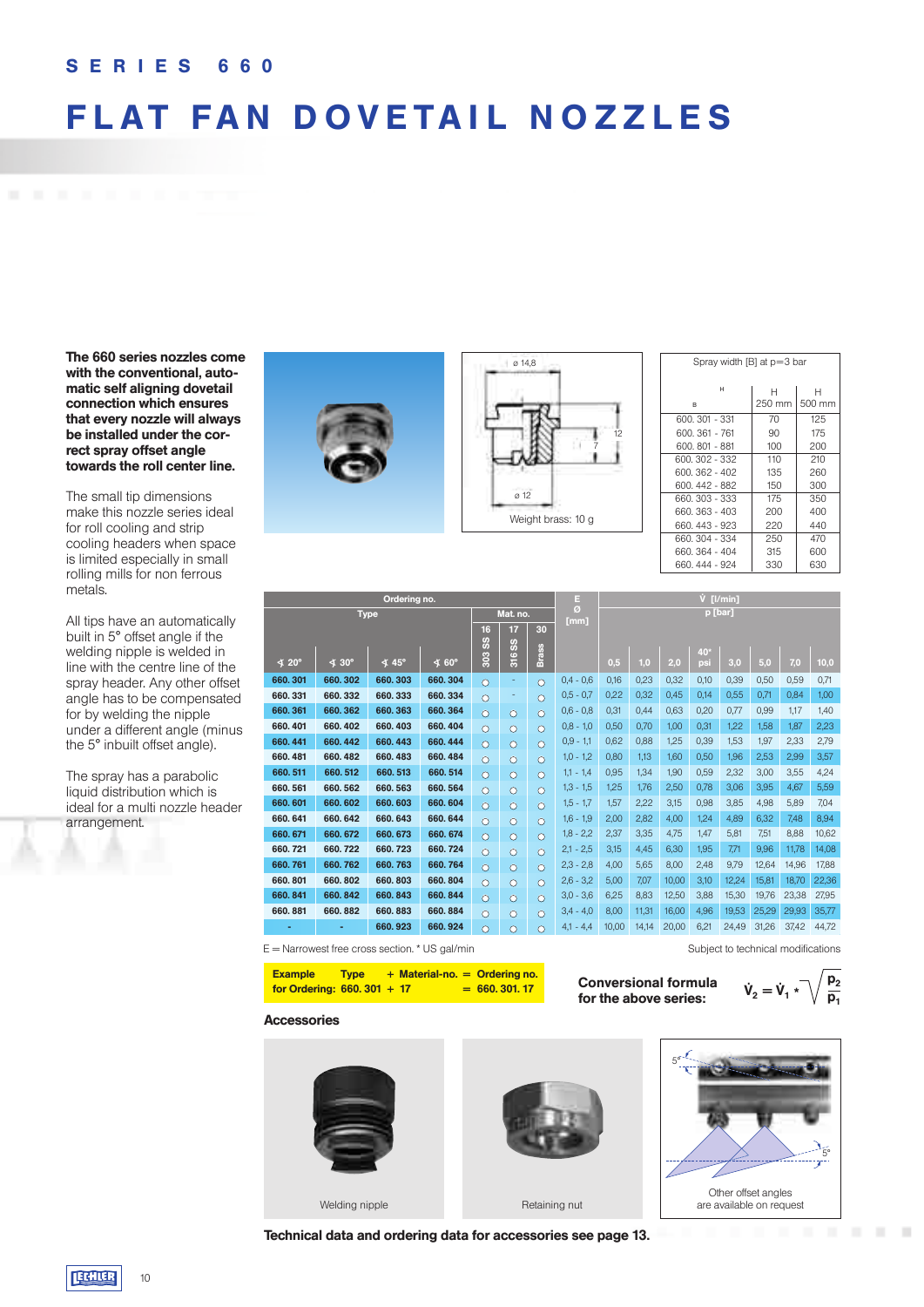## **FLAT FAN DOVETAIL NOZZLES**

**The 664 and 665 series nozzles come with the conventional, automatic self aligning dovetail connection which ensures that every nozzle will always be installed under the correct spray offset angle towards the roll center line.** 

This nozzle family has become an industrial standard solution for roll cooling applications.

All tips have an automatically built in 15° offset angle if the welding nipple is welded in line with the centre line of the spray header. Any other offset angle has to be compensated for by welding the nipple under a different angle (minus the 15° inbuilt offset angle).

The spray has a parabolic liquid distribution which is ideal for a multi nozzle header arrangement.





| Spray width [B] at p=3 bar |        |        |
|----------------------------|--------|--------|
| н                          | н      | н      |
| B                          | 250 mm | 500 mm |
| 664.721 - 664.921          | 100    | 200    |
| 664.941 - 665.201          | 115    | 210    |
| 664 722 - 664 962          | 150    | 300    |
| 664.982 - 665.202          | 160    | 310    |
| 664.723 - 664.963          | 220    | 440    |
| 664.983 - 665.203          | 250    | 490    |
| 664.724 - 664.964          | 330    | 630    |
| 665.984 - 665.204          | 340    | 640    |

|              |                         | Ordering no. |                               |                 |                            |              | E.             | V [I/min] |       |        |       |         |        |        |        |
|--------------|-------------------------|--------------|-------------------------------|-----------------|----------------------------|--------------|----------------|-----------|-------|--------|-------|---------|--------|--------|--------|
|              |                         | <b>Type</b>  |                               |                 | Mat. no.                   |              | Ø<br>[mm]      |           |       |        |       | p [bar] |        |        |        |
|              |                         |              |                               | 16              | 17                         | 30           |                |           |       |        |       |         |        |        |        |
|              |                         |              |                               | SS <sub>0</sub> | SS <sub>0</sub><br>$\circ$ | <b>Brass</b> |                |           |       |        | 40*   |         |        |        |        |
| <b>∢</b> 20° | $\dot{4}$ 30 $^{\circ}$ | ∢ 45°        | $\triangleleft$ 60 $^{\circ}$ | $\frac{30}{30}$ | ऊ                          |              |                | 0,5       | 1,0   | 2,0    | psi   | 3,0     | 5,0    | 7,0    | 10,0   |
| 664.721      | 664.722                 | 664.723      | 664.724                       | $\circ$         | $\circ$                    | $\circ$      | $2,1 - 2,5$    | 3.15      | 4.45  | 6.30   | 1.95  | 7.72    | 9.96   | 11.79  | 14,09  |
| 664.761      | 664.762                 | 664.763      | 664.764                       | $\circ$         | $\circ$                    | $\circ$      | $2,3 - 2,8$    | 4,00      | 5,66  | 8,00   | 2,48  | 9,80    | 12,65  | 14,97  | 17,89  |
| 664.801      | 664.802                 | 664.803      | 664.804                       | $\Omega$        | $\circ$                    | $\Omega$     | $2,6 - 3,2$    | 5,00      | 7.07  | 10,00  | 3,10  | 12,25   | 15,81  | 18,71  | 22,36  |
| 664.841      | 664, 842                | 664.843      | 664, 844                      | $\Omega$        | $\Omega$                   | $\Omega$     | $3,0 - 3,6$    | 6,25      | 8,84  | 12,50  | 3,88  | 15,31   | 19,67  | 23,39  | 27,95  |
| 664.881      | 664.882                 | 664.883      | 664.884                       | $\Omega$        | $\Omega$                   | $\circ$      | $3.4 - 4.0$    | 8.00      | 11.31 | 16.00  | 4,96  | 19,60   | 25.30  | 29.93  | 35,78  |
| 664.921      | 664.922                 | 664.923      | 664.924                       | $\circ$         | $\circ$                    | $\circ$      | 4,1<br>$-4,4$  | 10.00     | 14,14 | 20,00  | 6,20  | 24,49   | 31,62  | 37,42  | 44,72  |
| 664.941      | 664.942                 | 664.943      | 664.944                       | $\Omega$        | $\circ$                    | $\circ$      | $4,6 - 5,0$    | 11.20     | 15,84 | 22,40  | 6,94  | 27,44   | 35,42  | 41,91  | 50,09  |
| 664.961      | 664.962                 | 664.963      | 664.964                       | $\Omega$        | $\circ$                    | $\circ$      | $4,2 - 5,3$    | 12,50     | 17,68 | 25,00  | 7.75  | 30,62   | 39,53  | 46,77  | 55,90  |
| 664.981      | 664.982                 | 664.983      | 664.984                       | $\Omega$        | $\Omega$                   | $\Omega$     | $4,2 - 5,1$    | 14.00     | 19.80 | 28,00  | 8,68  | 34,29   | 44,27  | 52,38  | 62,61  |
| 665,001      | 665,002                 | 665,003      | 665, 004                      | $\circ$         | $\circ$                    | $\circ$      | $4,8 - 5,6$    | 15,75     | 22,27 | 31,50  | 9,76  | 38,57   | 49,80  | 58,92  | 70,43  |
| 665.011      | 665, 012                | 665.013      | 665.014                       | $\circ$         | $\circ$                    | $\circ$      | 4.9<br>$-5,8$  | 16.75     | 23.69 | 33.50  | 10,40 | 41,03   | 52.97  | 62.67  | 74,91  |
| 665, 041     | 665, 042                | 665, 043     | 665.044                       | $\circ$         | $\circ$                    | $\circ$      | 5,5<br>$-6,6$  | 20,00     | 28,28 | 40,00  | 12,41 | 48,99   | 63,25  | 74,83  | 89,44  |
| 665.061      | 665, 062                | 665, 063     | 665, 064                      | $\Omega$        | $\Omega$                   | $\circ$      | $5,8 - 6,7$    | 22,50     | 31.84 | 45,00  | 13,96 | 55,15   | 71,20  | 84,24  | 100,69 |
| 665, 081     | 665.082                 | 665, 083     | 665, 084                      | $\Omega$        | $\circ$                    | $\circ$      | 6.6<br>$-7,4$  | 25,00     | 35,36 | 50,00  | 15,50 | 61,24   | 79,06  | 93,54  | 111,80 |
| 665.121      | 665.122                 | 665.123      | 665.124                       | $\circ$         | $\Omega$                   | $\circ$      | $7,4 - 8,3$    | 31.50     | 44,55 | 63,00  | 19,56 | 77,16   | 99.61  | 117.86 | 140.87 |
| 665, 161     | 665.162                 | 665.163      | 665.164                       | $\circ$         | $\circ$                    | $\circ$      | $8,3 - 8,4$    | 40.00     | 56.57 | 80,00  | 24,80 | 97,99   | 126.50 | 149.68 | 178,90 |
| 665.181      | 665.182                 | 665.183      | 665.184                       | $\Omega$        | $\circ$                    | $\Omega$     | 8.9<br>$-10,3$ | 28,50     | 63,64 | 90,00  | 27,90 | 110,23  | 142.30 | 168,37 | 201,24 |
| 665.201      | 665.202                 | 665, 203     | 665, 204                      | $\Omega$        | $\Omega$                   | $\Omega$     | $9,6 - 10,5$   | 50,00     | 70,71 | 100,00 | 31,04 | 122.47  | 158.11 | 187.08 | 223,61 |

E = Narrowest free cross section. \* US gal/min Subject to technical modifications

| <b>Example</b>               | <b>Type</b> |  | $+$ Material-no. $=$ Ordering no. |  |
|------------------------------|-------------|--|-----------------------------------|--|
| for Ordering: $664.721 + 17$ |             |  | $= 664.721.17$                    |  |

**Conversional formula for the above series:**



#### **Accessories**



**Technical data and ordering data for accessories see page 13.**

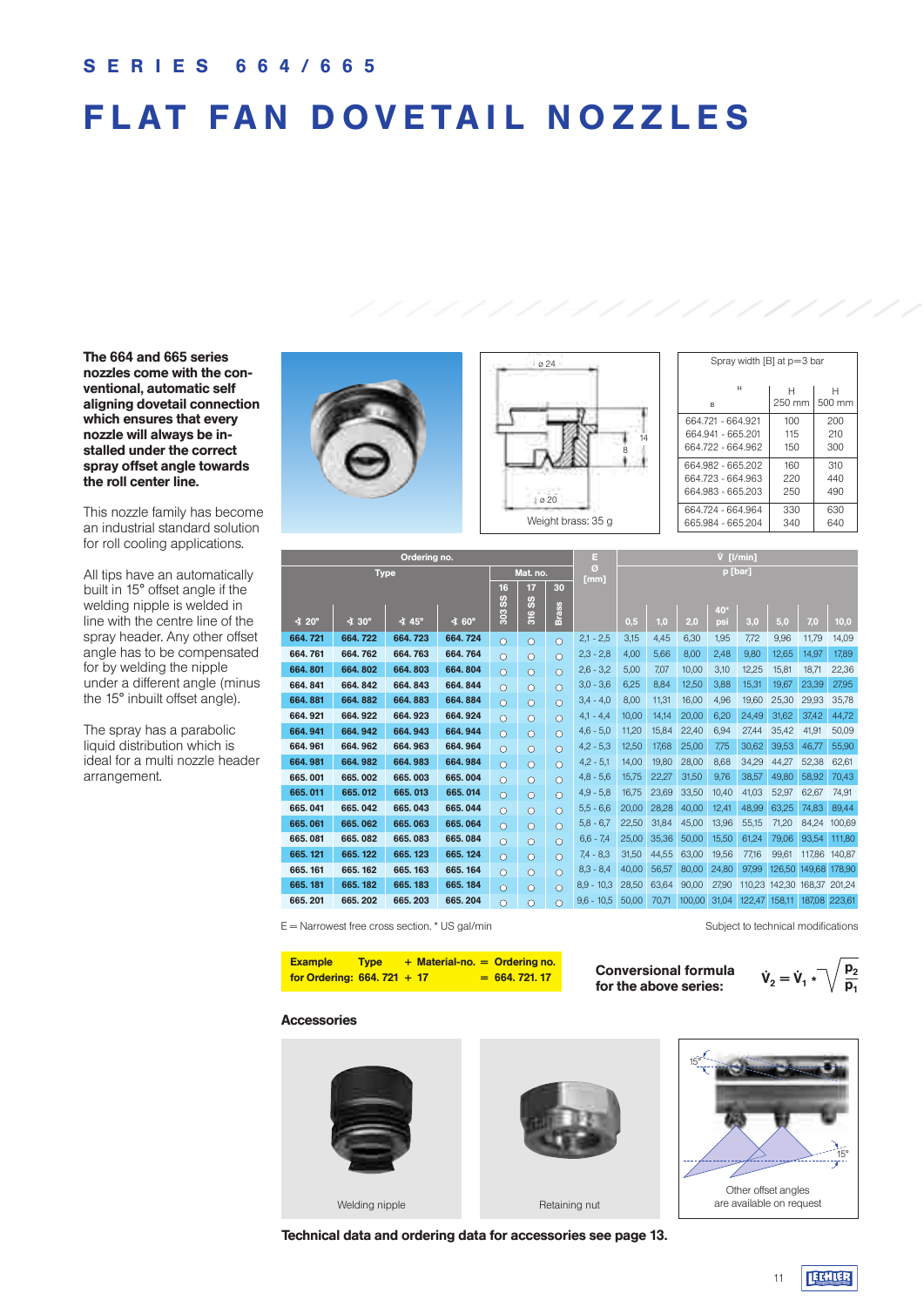### **S E R I E S 6 6 9**

## **FLAT FAN DOVETAIL NOZZLES**

**The 669 series nozzles come with the conventional, automatic self aligning dovetail connection which ensures that every nozzle will always be installed under the correct spray offset angle towards the roll center line.** 

This nozzle family allow very large flow rates for roughing mill, plate mill and strip cooling applications.

All tips have an automatically built in 15° offset angle if the welding nipple is welded in line with the centre line of the spray header. Any other offset angle has to be compensated for by welding the nipple under a different angle (minus the 15° inbuilt offset angle).

The spray has a parabolic liquid distribution which is ideal for a multi nozzle header arrangement.





| Spray width [B] at p=3 bar |             |             |
|----------------------------|-------------|-------------|
| <b>B</b>                   | н<br>250 mm | н<br>500 mm |
| 669041 - 664281            | 115         | 210         |
| 669042 - 669282            | 160         | 310         |
| 669.043 - 669.283          | 250         | 490         |
| 665.042 - 665.202          | 340         | 640         |

|              |               | Ordering no. |                   |         |              | ٦            |         |        |        |            | $V$ [ $l/min$ ] |        |        |                             |
|--------------|---------------|--------------|-------------------|---------|--------------|--------------|---------|--------|--------|------------|-----------------|--------|--------|-----------------------------|
| <b>Type</b>  |               |              | Mat. no.          | 30      | Ø)<br>[mm]   |              | p [bar] |        |        |            |                 |        |        |                             |
|              |               |              |                   | 16      |              |              |         |        |        |            |                 |        |        |                             |
| <b>∢</b> 20° | $\dot{4}$ 30° | <b>∢</b> 45° | $\dot{4}60^\circ$ | 303 SS  | <b>Brass</b> |              | 0,5     | 1,0    | 2,0    | 40*<br>psi | 3,0             | 5,0    | 7,0    | 10,0                        |
| 669.041      | 669.042       | 669.043      | 669.044           | $\circ$ | $\circ$      | $5,5 - 6,5$  | 20,00   | 28,28  | 40.00  | 12.41      | 48,99           | 63,25  | 74,83  | 89,44                       |
| 669.121      | 669.122       | 669.123      | 669.124           | $\circ$ | $\circ$      | $7,3 - 8,3$  | 31,50   | 44,55  | 63.00  | 15,50      | 77,16           | 99,61  | 117,86 | 140,87                      |
| 669.201      | 669.202       | 669.203      | 669.204           | $\circ$ | $\circ$      | $9.5 - 10.6$ | 50,00   | 71,00  | 100,00 | 31,00      | 122,00          | 158,00 |        | 187,00 224,00               |
| 669.281      | 669.282       | 669.283      | 669.284           | $\circ$ | $\circ$      | $9,4 - 13$   | 80,00   | 113,00 | 160,00 | 49,60      |                 |        |        | 196,00 253,00 299,00 358,00 |

E = Narrowest free cross section. \* US gal/min Subject to technical modifications Subject to technical modifications

| <b>Example</b>               | <b>Type</b> |  | $+$ Material-no. $=$ Ordering no. |
|------------------------------|-------------|--|-----------------------------------|
| for Ordering: $669.041 + 16$ |             |  | $= 669.041.16$                    |

**Conversional formula for the above series:**



. . . . . .

#### **Accessories**



**Technical data and ordering data for accessories see page 13.**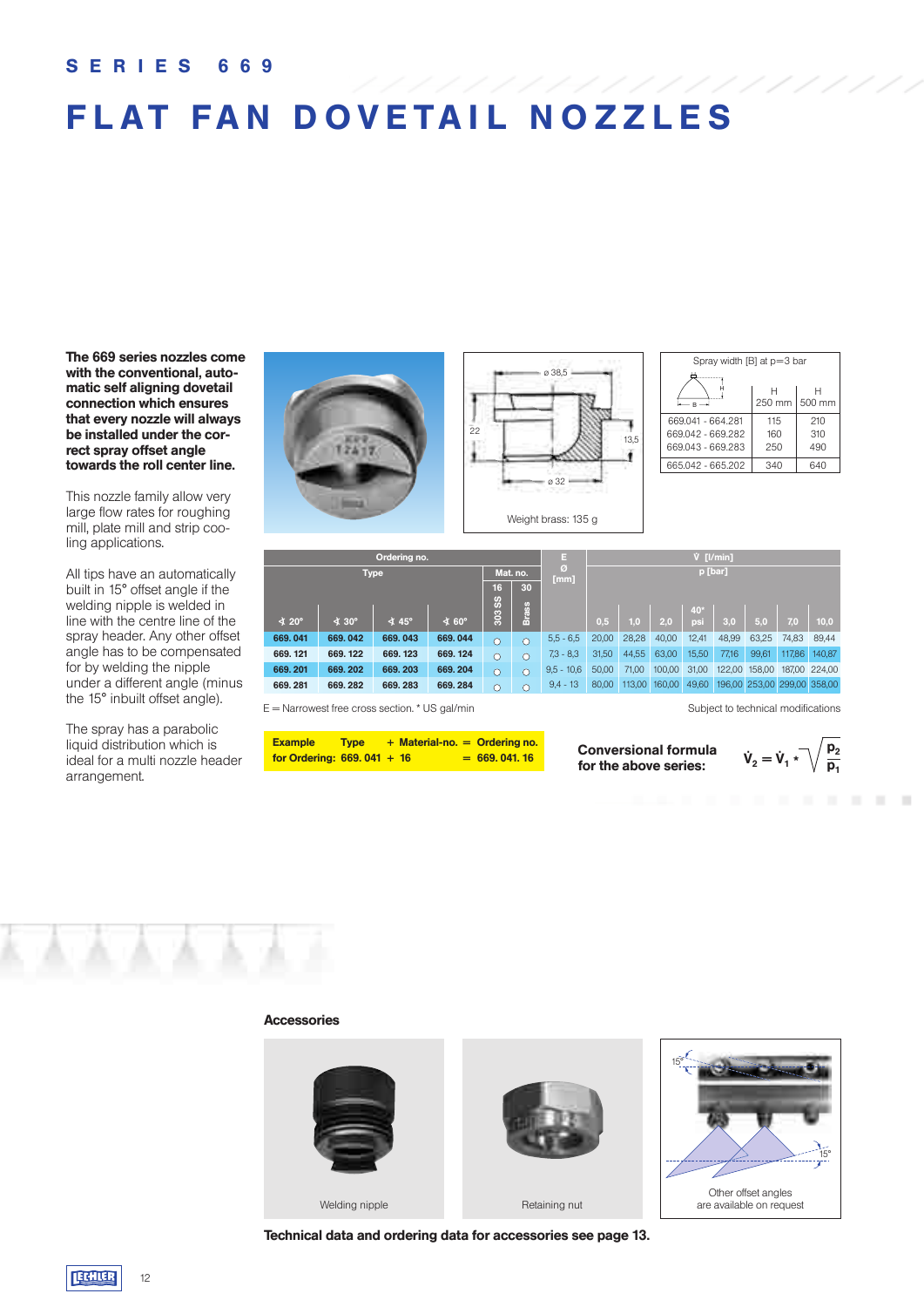### **N O Z Z L E S**

## **A C C E S S O R I E S**



#### **Series 660**

| <b>Hex 22</b><br>3/8 BSPP<br>10<br>13<br>ø 12.8<br>Weight 25 g                        | $-016.5$<br>18<br>11.5<br>. ø8 -<br>$-3/8$ BSPP $-$ |
|---------------------------------------------------------------------------------------|-----------------------------------------------------|
|                                                                                       | Weight 21 g                                         |
| 065.200.16 (303 SS)<br>Retaining<br>065.200.17 (316 SS)<br>nut:<br>065.200.30 (brass) | 066.011<br>Welding<br>nipple:                       |

#### **Series 664/665**

×

| <b>Hex 32</b><br>16 | 3/4 BSPP<br>13<br>0.201                                                                     |  |
|---------------------|---------------------------------------------------------------------------------------------|--|
| Weight brass 60 g   |                                                                                             |  |
| Retaining<br>nut:   | 065.600.11 (AISI 430 F)<br>065.600.16 (303 SS)<br>065.600.17 (316 SS)<br>065.600.30 (brass) |  |

#### **Series 669**





| Welding | <b>06F.410.17.xx</b> (316 SS)    |  |
|---------|----------------------------------|--|
| nipple: | <b>06F. 411. 17. xx</b> (316 SS) |  |



 $L_2 = L_1 + 14$  mm



Welding **066.011.17** (316 SS) nipple:





Welding **066.410.17** (316 SS) nipple: **066.410.03** (1.0570)





| Nipple length 20 - 99 mm<br>in steps of 1 mm        |              |
|-----------------------------------------------------|--------------|
| Basic type number                                   | Length $L_1$ |
| 06F. 410. 17                                        | <b>XX</b>    |
| $xx =$ nipple length [mm]                           |              |
| Example for nipple<br>length 35 mm<br>06F. 410. 17. | 35           |
| Nipple length 100 - 199 mm<br>in steps of 1 mm      |              |
| Basic type number                                   | Length $L_1$ |
| 06F. 411. 17                                        | <b>XX</b>    |
| $xx =$ nipple length [mm]                           |              |
| Example for nipple                                  |              |

**06F. 411. 17. 35 Other nipple lengths for all**

#### **nozzle series on request.**

#### **Alignment tips**

| Series 6F:<br>Series 6F:   | 06E.490.1Y<br>06F.490.1Y      |
|----------------------------|-------------------------------|
| Series 660:                | 066.090.16<br>offset angle 5° |
| Series 664/665: 066.490.16 | offset angle 15°              |

Series 669: **066.990.16** offset angle 15°

(other offset angles on request)

Weight 280 g 11/4 BSPP 23  $0.415$ ø 21 ا<br>40

Welding **066.910.17** (316 SS) nipple: **066.910.02** (1.0159)



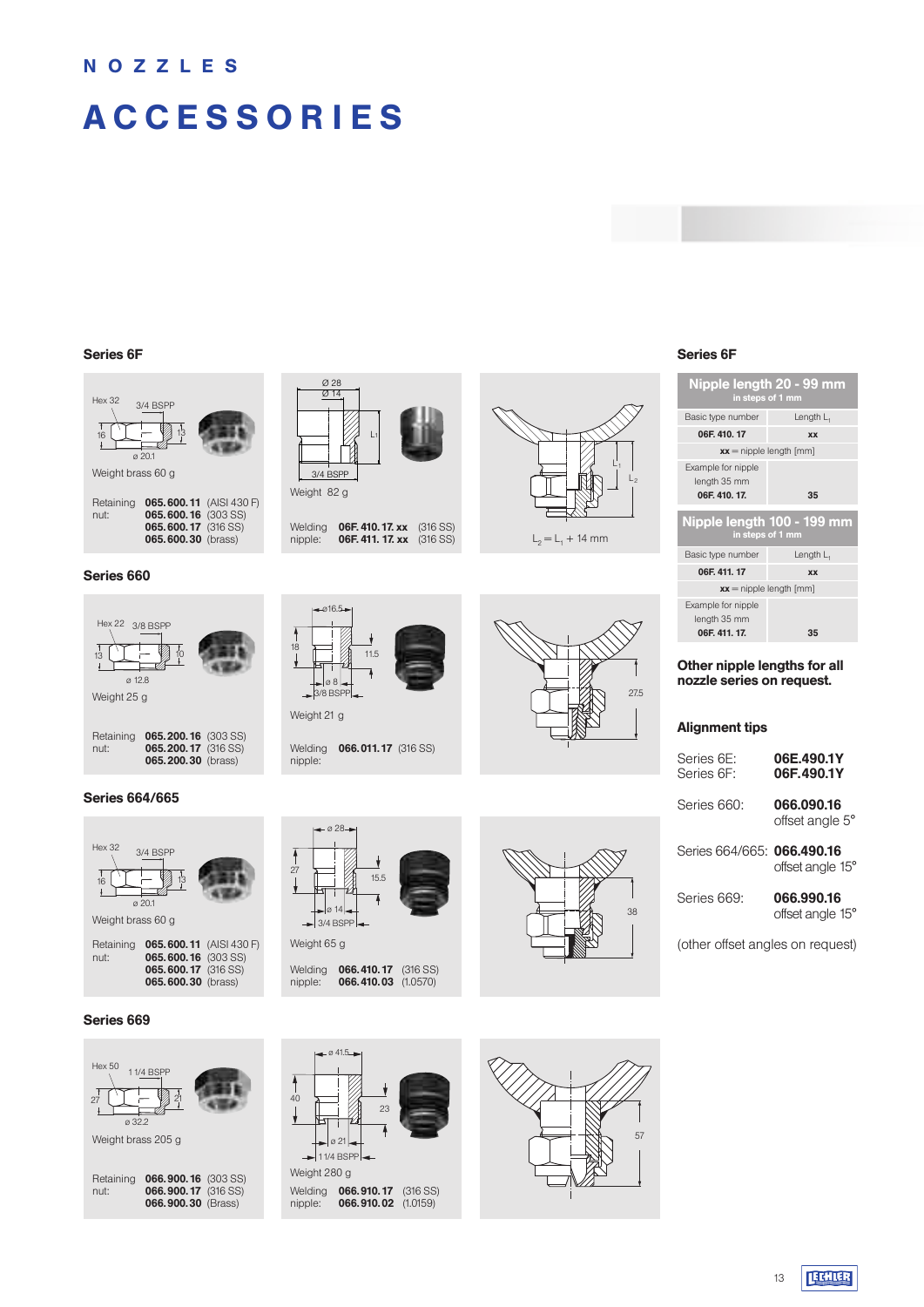### C O L D R O L L I N G O F S T E E L , H O T A N D C O L D R O L L I **SELECTOSPRAY® ROLL COOLING SYST**



#### **SELECTOSPRAY® — an indispensable actuator for shape control. It corrects reliably asymetrical strip shape defects and supports work roll bending**

To date, more than 300 Lechler SELECTOSPRAY® roll cooling systems have been installed globally in cold rolling mills for steel, aluminium and non-ferrous metals, as well as in aluminium hot rolling mills and foil mills. Profit from our comprehensive know-how in this specialist area.



Selective roll cooling system, individually designed

### **The principle**

To achieve precise cooling control, the roll barrel is 'divided' into zones, each of which has coolant precisely applied to it by MODULAX valve controlled spray nozzles. Each of the zonal sprays can be operated independently of the others either manually, by push button control, semi automatically by a PLC, or automatically in connection with a shape control system.

The SELECTOSPRAY® system can be used in conjunction with any of the shape control systems currently available, the roll zoning being dimensionend to exactly match that of the shape metering roll involved. Zone widths for both automated and manually controlled systems are available, widths in general use being between 25 mm and 100 mm.

The SELECTOSPRAY® system includes complete headers, air hoses and control cabinet.



Electrically controlled SELECTOSPRAY® system with EVA valve technology (25 mm/1", 50 mm/2")





Air and cable hoses

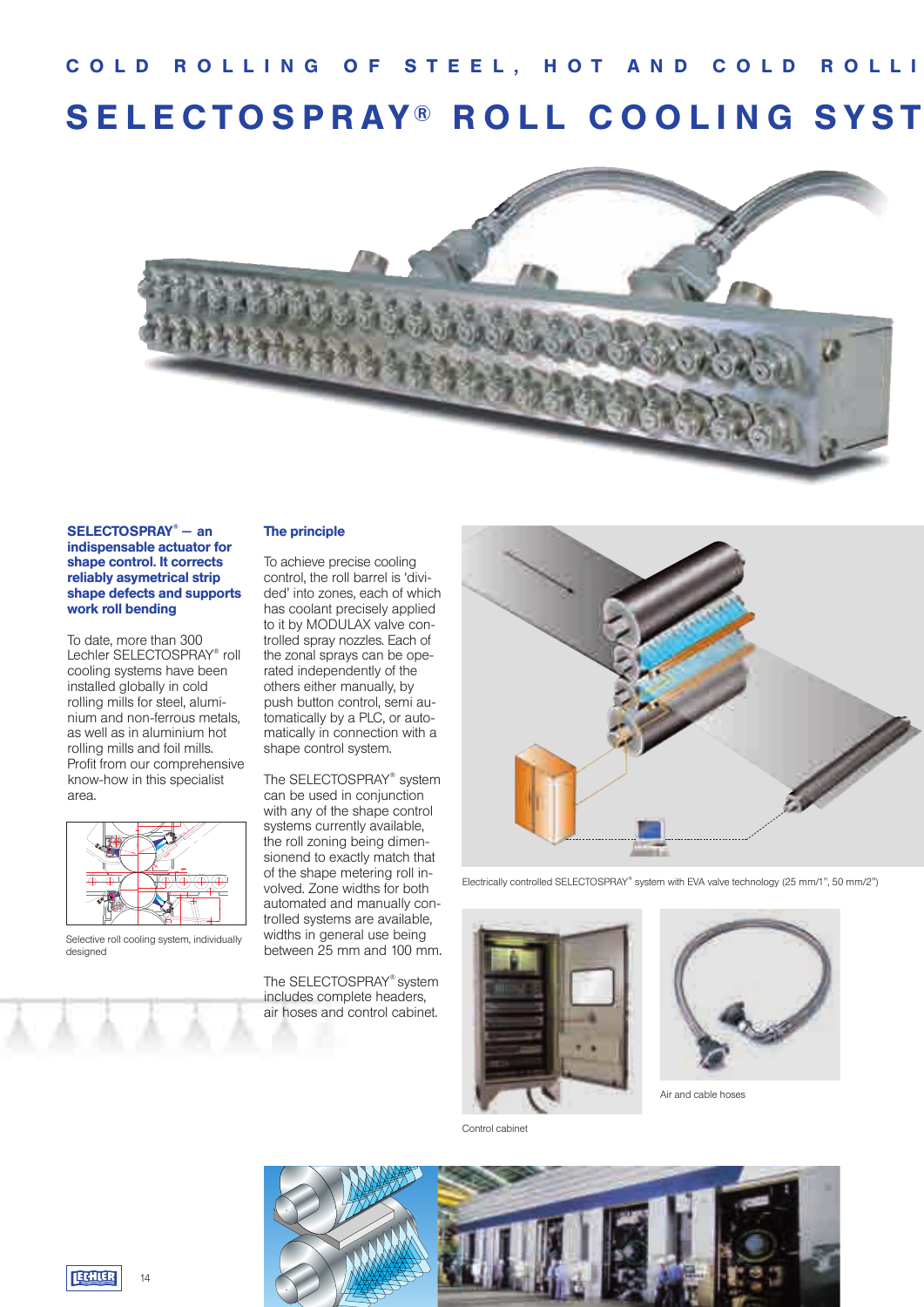## **EM FOR STRIP SHAPE CONTROL**

#### **Lechler competence and expertise**

Of paramount importance for any roll cooling application is how the sprays impinge on the roll surface. An effective and precise footprint geometry is the fundamental requirement to establish a uniform cooling from top to bottom work rolls and transversely across the cooling area resulting in an optimal heat extraction across the spray cooling area on the roll.

When designing a spray header Lechler arranges the sprays without interference or creating hot and cool bands in adjacent cooling zones. The nozzle flow rates and spray angles are taken into account besides the positions of the spray headers in the mill for the design of the optimal nozzle offset and impingement angles in order to obtain the best heat transfer.



#### **Lechler SELECTOSPRAY® valves**

The proven Modulax valve design is available in three different versions:

- **n** Pneumatically controlled with the solenoid in the control cabinet outside of the mill
- $\blacksquare$  Electro-pneumatically with the solenoid directly attached (DSA)
- **n** Purely electrically controlled (EVA)

All valve versions have very large coolant entry ports, are easily removable from the header front and are protected by the header itself. All valves carry self aligning flat iet nozzles.

#### **Lechler SELECTOSPRAY® valves (MODULAX)**



- Liquid to air pressure ratio 2:1
- Very large internal free passages
- Uses standard shop air  $\blacksquare$  Simple design, only one moving part which is the piston



#### **Electro-pneumatic valve actuation (DSA)**



- $\blacksquare$  Each valve has its own dedicated solenoid directly attached  $\blacksquare$  Shorter response time
- $\blacksquare$  Air for the pilot operation is fed by a single tube directly into the header and instantly available when the electrical solenoid is activated
- $\blacksquare$  Solenoids can be supplied in either normally open or normally closed

### **Electric valve actuation (EVA)**



 $\blacksquare$  Especially in rolling mills where inflammable rolling oil or kerosene is used as a coolant and without the need for compressed air  $\blacksquare$  Large orifices for a laminar flow and a stable spray